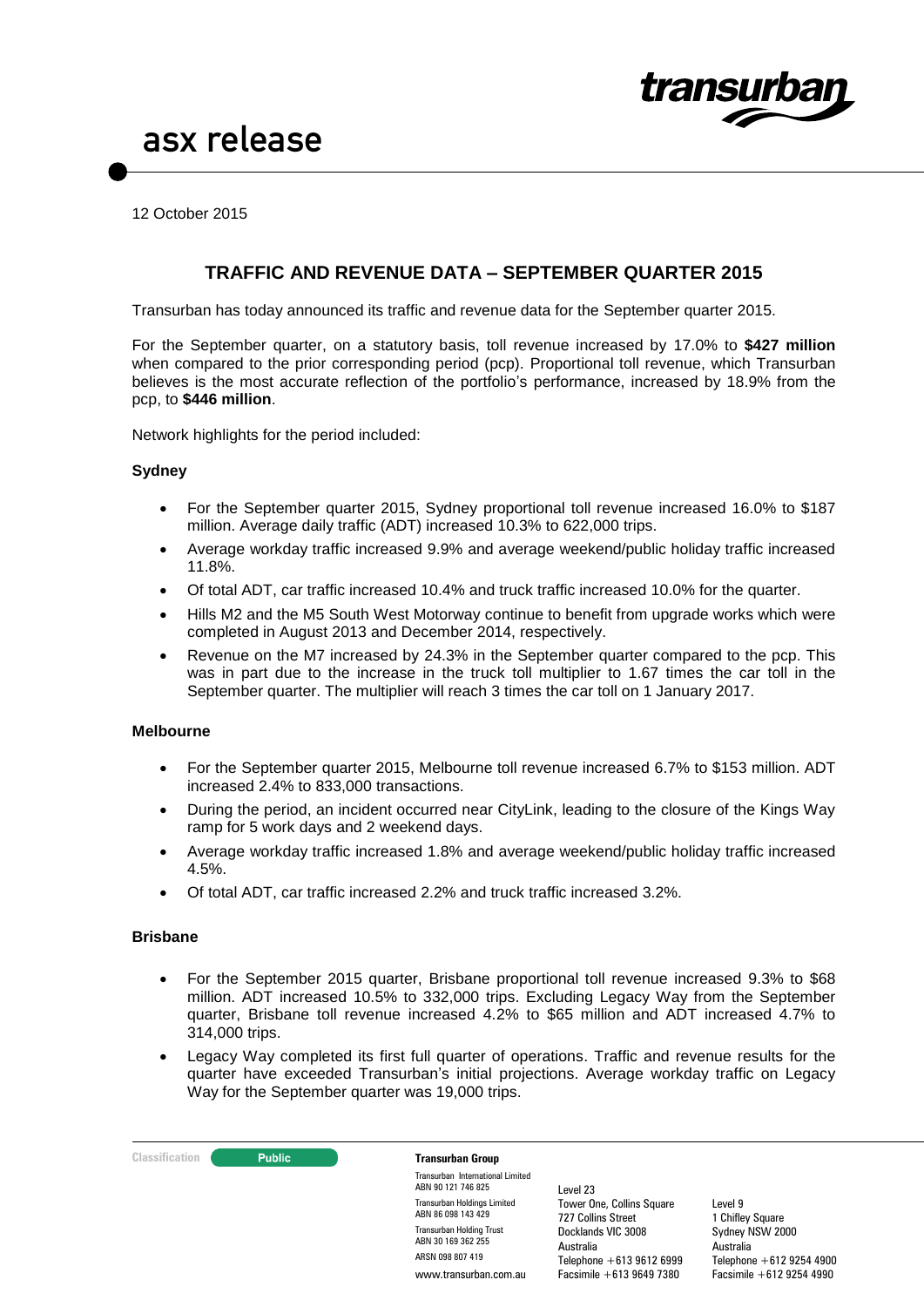

- For Brisbane, average workday traffic increased 10.2% and average weekend/public holiday traffic increased 11.8% for the quarter.<sup>1</sup>
- Of total ADT, car traffic increased 11.6% and truck traffic increased 7.2% for the quarter.<sup>2</sup> ADT growth in Brisbane outpaced revenue growth, largely due to the increase in the number of cars, relative to trucks, across the network.

## **Northern Virginia**

- For the September quarter 2015, Northern Virginia toll revenue increased by 257.0% to US\$28 million.<sup>3</sup> ADT increased 142.0% to 84,000 trips. Excluding the 95 Express Lanes from the September quarter, revenue increased by 50.4% to US\$12 million<sup>4</sup> and ADT increased 13.2% to 39,000 trips.
- Average workday toll revenue for the September 2015 quarter on the 495 Express Lanes increased 40.9% to US\$164,000. The average dynamic toll price for the quarter was US\$3.80. The average toll price was lower than the previous quarter, due to seasonality.
- 95 Express Lanes have now been in operations for nine months. Traffic continued to perform well against expectations. Average workday toll revenue for the quarter was US\$207,000. The average dynamic toll price for the quarter was US\$5.89.

Full traffic and revenue information for the September quarter is attached.

**Julie Galligan** Company Secretary

# **Investor enquiries**

**Jessica O'Brien**  Investor Relations Manager +613 8656 8364

**Classification C Public Transurban Group** 

<u>.</u>

Transurban International Limited ABN 90 121 746 825 Transurban Holdings Limited ABN 86 098 143 429 Transurban Holding Trust ABN 30 169 362 255 ARSN 098 807 419 corporate@transurban.com www.transurban.com

Level 23 Tower One, Collins Square 727 Collins Street Docklands Victoria 3008 Australia Telephone +613 8656 8900 Facsimile +613 9649 7380

<sup>1</sup> Excluding Legacy Way, average workday traffic increased 4.5% and average weekend/public holiday traffic increased 5.0%.

<sup>&</sup>lt;sup>2</sup> Excluding Legacy Way, car traffic increased 5.0% and truck traffic increased 3.6%.

<sup>3</sup> On 29 June 2015, Transurban acquired the remaining equity interest in the co-investment vehicle DRIVe. This acquisition increased Transurban's equity interest to 100% in both the 95 Express Lanes and 495 Express Lanes from 77.5% and 94%

respectively. Excluding the impact of the ownership change, toll revenue increased 235.6%.<br><sup>4</sup> Excluding the impact of the ownership change, toll revenue for the 495 Express Lanes increased 41.3%.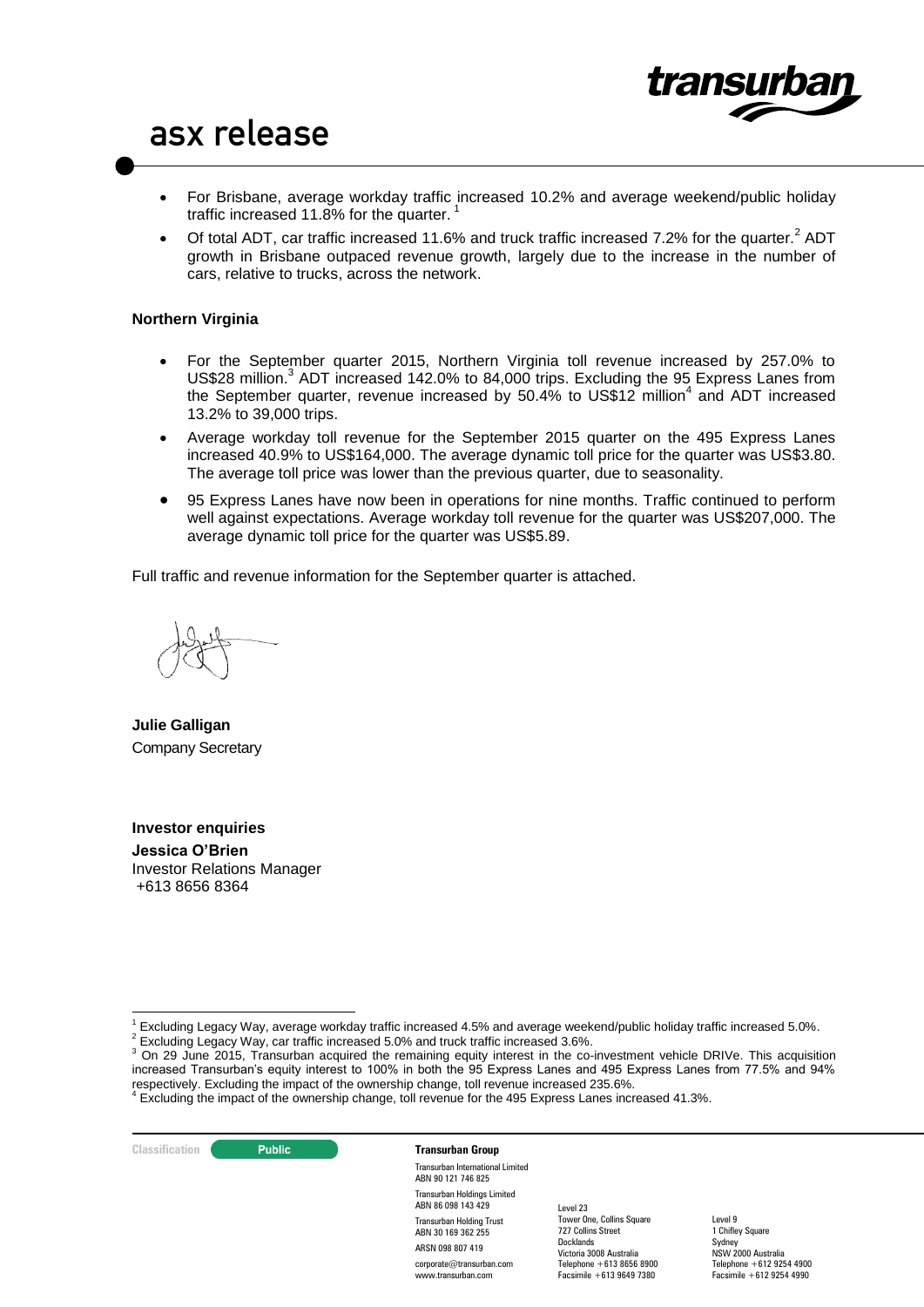

# **Appendix 1 – Traffic and revenue performance<sup>5</sup>**

| September quarter              | <b>Proportional toll revenue</b><br>% change | ADT<br>% change |  |
|--------------------------------|----------------------------------------------|-----------------|--|
| Melbourne                      | $6.7\%$                                      | 2.4%            |  |
| Sydney                         | 16.0%                                        | 10.3%           |  |
| <b>Brisbane</b>                | 9.3%                                         | 10.5%           |  |
| Northern Virginia <sup>6</sup> | 257.0%                                       | 142.0%          |  |

—<br><sup>5</sup> All percentage changes are to the pcp.<br><sup>6</sup> 95 Express Lanes commenced tolling traffic on 29 December 2014.

## **Classification Public <b>Transurban Group**

Transurban International Limited ABN 90 121 746 825 Transurban Holdings Limited ABN 86 098 143 429 Transurban Holding Trust ABN 30 169 362 255 ARSN 098 807 419 corporate@transurban.com www.transurban.com

Level 23 Tower One, Collins Square 727 Collins Street **Docklands** Victoria 3008 Australia Telephone +613 8656 8900 Facsimile +613 9649 7380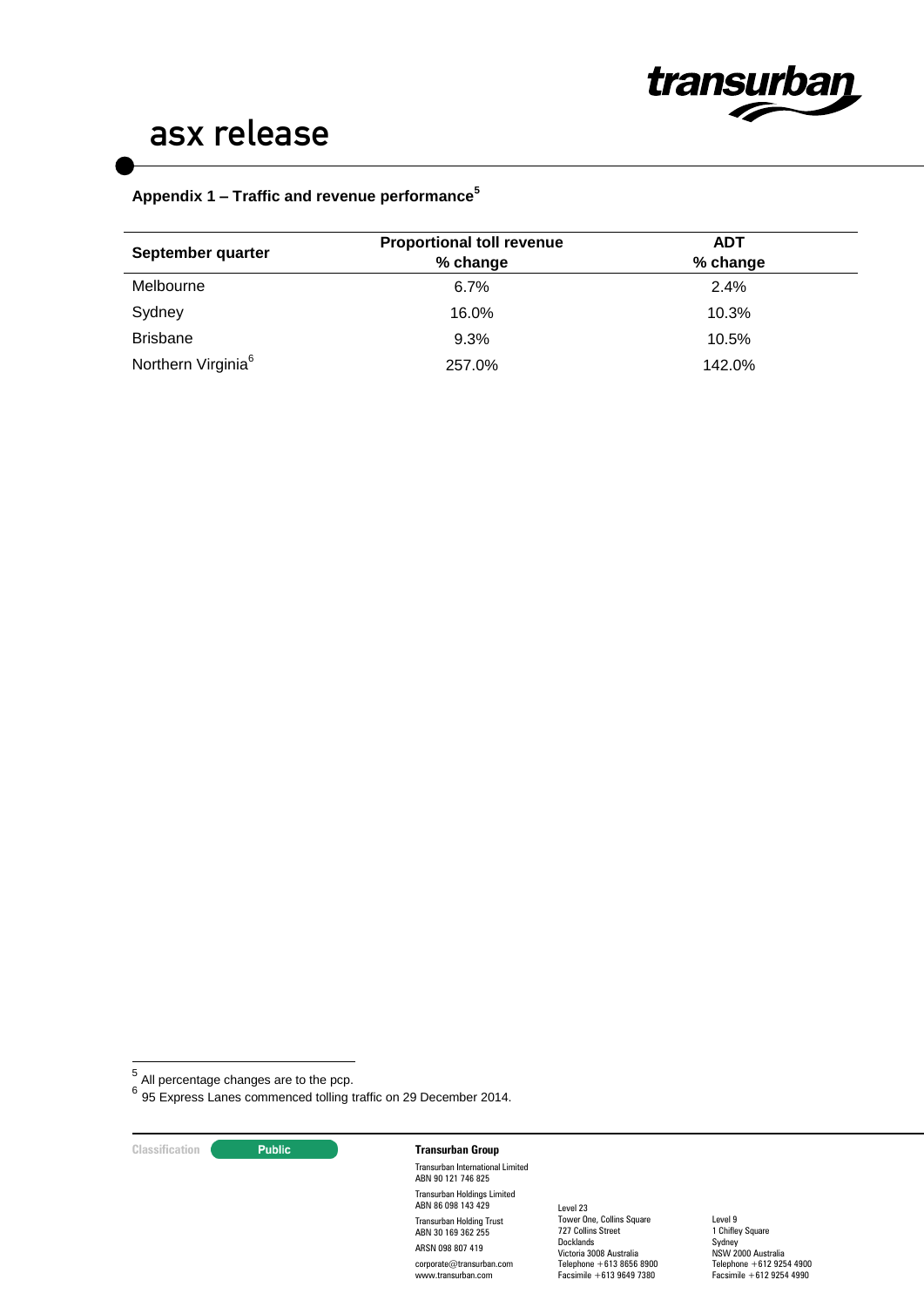

# **Appendix 2 – Traffic and revenue data – September quarter**

| Asset                           | Ownership |                                                      | Sep 15<br>quarter | Sep 14<br>quarter | %<br>change |
|---------------------------------|-----------|------------------------------------------------------|-------------------|-------------------|-------------|
| CityLink                        | 100%      | Total Toll Revenue (\$AUDm)<br>\$153<br>(net of GST) |                   | \$143             | 6.7%        |
|                                 |           | <b>Average Daily Transactions</b><br>(000)           | 833               | 813               | 2.4%        |
|                                 |           |                                                      |                   |                   |             |
| Hills M2                        | 100%      | Total Toll Revenue (\$AUDm)<br>(net of GST)          | \$62              | \$54              | 15.4%       |
|                                 |           | Average Daily Trips ('000)                           | 124               | 112               | 10.6%       |
|                                 |           |                                                      |                   |                   |             |
| Lane Cove Tunnel/<br><b>MRE</b> | 100%      | Total Toll Revenue (\$AUDm)<br>(net of GST)          | \$21              | \$19              | 11.5%       |
|                                 |           | Average Daily Trips ('000)                           | 86                | 80                | 7.6%        |
|                                 |           |                                                      |                   |                   |             |
| <b>Cross City Tunnel</b>        | 100%      | Total Toll Revenue (\$AUDm)<br>(net of GST)          | \$14              | \$13              | 6.6%        |
|                                 |           | Average Daily Trips ('000)                           | 37                | 36                | 3.7%        |
|                                 |           |                                                      |                   |                   |             |
| M1 Eastern<br>Distributor       | 75.1%     | Total Toll Revenue (\$AUDm)<br>(net of GST)          | \$31              | \$28              | 10.5%       |
|                                 |           | Average Daily Trips ('000)                           | 55                | 53                | 5.2%        |
|                                 |           |                                                      |                   |                   |             |
| Westlink M7                     | 50%       | Total Toll Revenue (\$AUDm)<br>(net of GST)          | \$78              | \$62              | 24.3%       |
|                                 |           | Average Daily Trips ('000)                           | 177               | 161               | 10.3%       |
|                                 |           |                                                      |                   |                   |             |
| M5 South West<br>Motorway       | 50%       | Total Toll Revenue (\$AUDm)<br>(net of GST)          | \$58              | \$48              | 20.1%       |
|                                 |           | Average Daily Trips ('000)                           | 143               | 123               | 16.0%       |

# **Classification Transurban Group**

Transurban International Limited ABN 90 121 746 825 Transurban Holdings Limited ABN 86 098 143 429 Transurban Holding Trust ABN 30 169 362 255 ARSN 098 807 419 corporate@transurban.com www.transurban.com

Level 23 Tower One, Collins Square 727 Collins Street **Docklands** Victoria 3008 Australia Telephone +613 8656 8900 Facsimile +613 9649 7380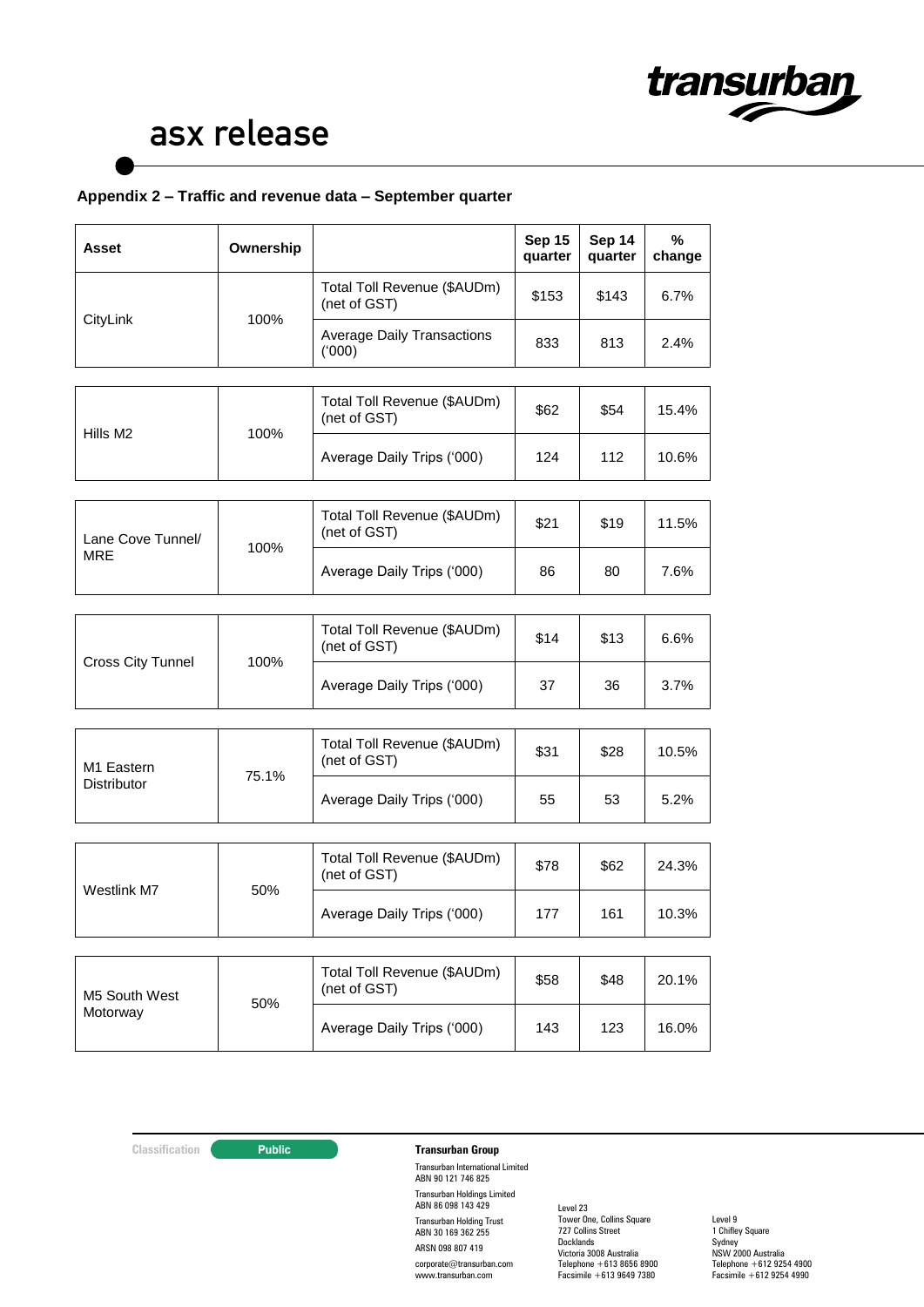

| <b>Asset</b>      | Ownership |                                                          | Sep 15<br>quarter | Sep 14<br>quarter | $\%$<br>change |
|-------------------|-----------|----------------------------------------------------------|-------------------|-------------------|----------------|
| Gateway Motorway  | 62.5%     | Total Toll Revenue (\$AUDm)<br>(net of GST)              | \$49              | \$48              | 3.1%           |
|                   |           | Average Daily Trips ('000)                               | 115               | 112               | 2.2%           |
|                   |           |                                                          |                   |                   |                |
| Logan Motorway    | 62.5%     | Total Toll Revenue (\$AUDm)<br>(net of GST)              | \$39              | \$37              | 6.8%           |
|                   |           | Average Daily Trips ('000)                               | 160               | 149               | 7.1%           |
|                   |           |                                                          |                   |                   |                |
| Go Between Bridge | 62.5%     | Total Toll Revenue (\$AUDm)<br>(net of GST)              | \$3               | \$3               | 2.7%           |
|                   |           | Average Daily Trips ('000)                               | 12                | 12                | 2.8%           |
|                   |           |                                                          |                   |                   |                |
| Clem7             | 62.5%     | Total Toll Revenue <sup>7</sup> (\$AUDm)<br>(net of GST) | \$12              | \$12              | 1.1%           |
|                   |           | Average Daily Trips ('000)                               | 27                | 27                | 2.5%           |
|                   |           |                                                          |                   |                   |                |
| Legacy Way        | 62.5%     | Total Toll Revenue (\$USDm)                              | \$5               | N/A               | N/A            |
|                   |           | Average Daily Trips ('000)                               | 18                | N/A               | N/A            |
|                   |           |                                                          |                   |                   |                |
| 495 Express Lanes | 100%      | Total Toll Revenue (\$USDm)                              | \$12              | \$8               | 41.3%          |
|                   |           | Average Daily Trips ('000)                               | 39                | 35                | 13.2%          |
|                   |           |                                                          |                   |                   |                |
| 95 Express Lanes  | 100%      | Total Toll Revenue (\$USDm)                              | \$16              | N/A               | N/A            |
|                   |           | Average Daily Trips ('000)                               | 45                | N/A               | N/A            |

 7 As a result of the integration of Clem7's tolling brand, Flow, into go via, Clem7's accounting policies were changed to align with Transurban Queensland. Revenue for the September 2014 quarter is approximately \$300,000 higher than it would have been if Transurban's accounting policies were in place at this time.

## **Classification Transurban Group**

Transurban International Limited ABN 90 121 746 825 Transurban Holdings Limited ABN 86 098 143 429 Transurban Holding Trust ABN 30 169 362 255 ARSN 098 807 419 corporate@transurban.com www.transurban.com

Level 23 Tower One, Collins Square 727 Collins Street **Docklands** Victoria 3008 Australia Telephone +613 8656 8900 Facsimile +613 9649 7380